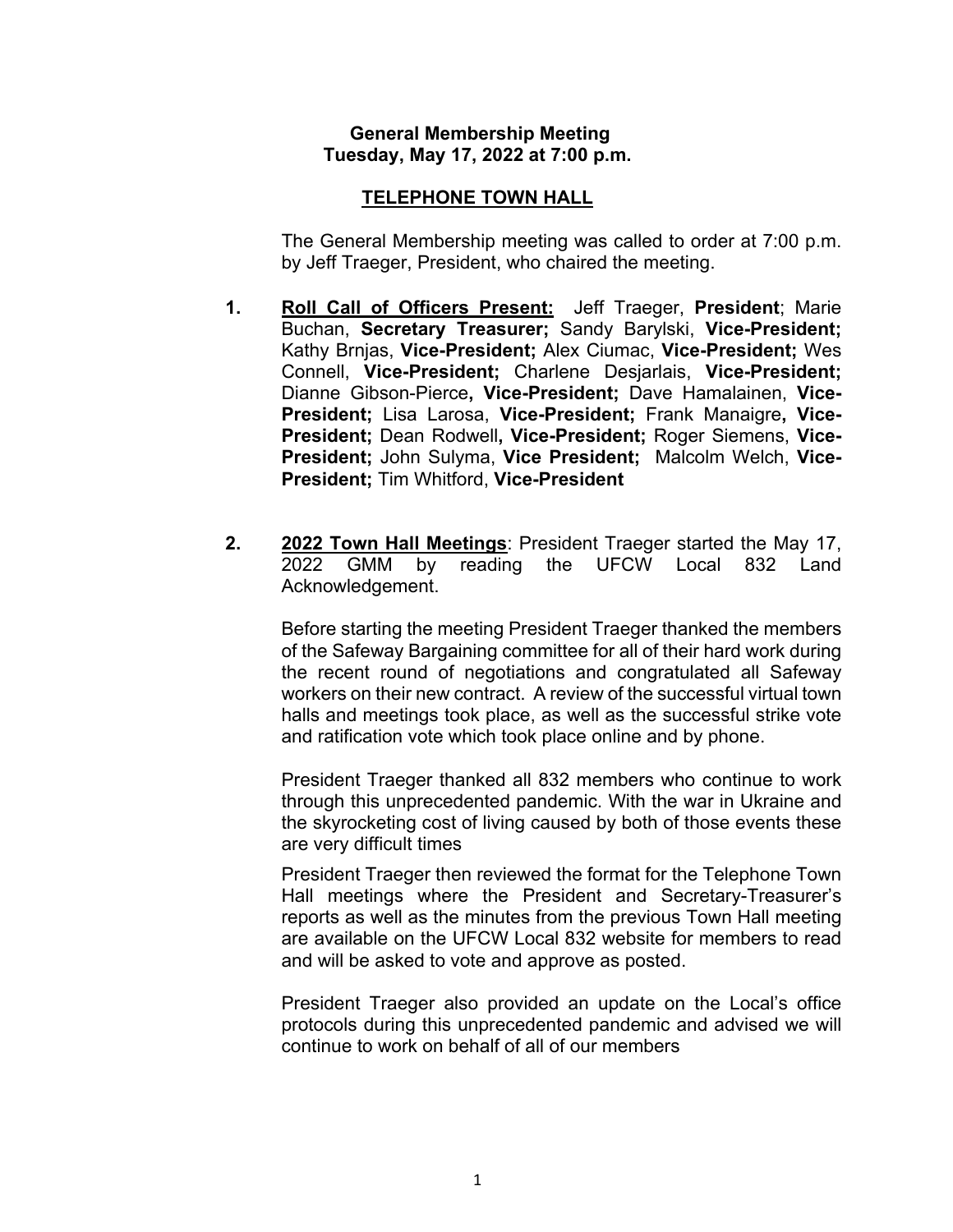# **3. Special Guest: Ericson Ortega – Information Technology and Facilities Coordinator**

Director of Information Technology, Facilities and Privacy Max Paches discussed how he met Ericson Ortega. Ericson joined the UFCW team at the beginning of March of 2022 to assist Max Paches in the Technology and Facilities Department.

Ericson provided information on his family and personal life, his history in information technology and his passion for the challenge and problem solving that is required when working in the technology field.

## **4. m/s/c TO accept the minutes of the previous meeting of Tuesday, February 8, 2022 at 7:00 p.m. as read on-line.**

#### **5. Special Guest: Blake Crothers, UFCW Local 832 Negotiator** Negotiator Blake Crothers is assigned to the security sector representing several different security companies.

Blake discussed "The Security Project" which he has been working on with Union Representative Sandy Forcier, who is the representative for the Security Sector. The goal is to introduce contract language that is consistent across the board of all the security contracts. This is being done to improve the Local's engagement with members and to encourage and grow participation with all of our security companies, which strengthens our ability to push for better wages and improvements to the collective agreements.

Discussion also took place regarding the Manitoba Conservative Government cancelling the security guard minimum wage and the results that occurred because of this. The campaign allows Local 832 to connect with our current members and inform them of the benefits available to them through their collective agreements, as well as what a union can not only do for you now but by becoming involved together we can obtain higher wages, benefits and protections for all workers in this industry.

## **Special Guest: Sandy Forcier, Union Representative**

Union Representative Sandy Forcier discussed how this project was started as many of the members in the security territory did not understand the benefits of belonging to Local 832. There was also the logistical issue of trying to service all of the sites as guards are working all over the city and province and some of the sites cannot be accessed due to safety, sensitivity and some clients do not give the Union access. This industry also has members who are newer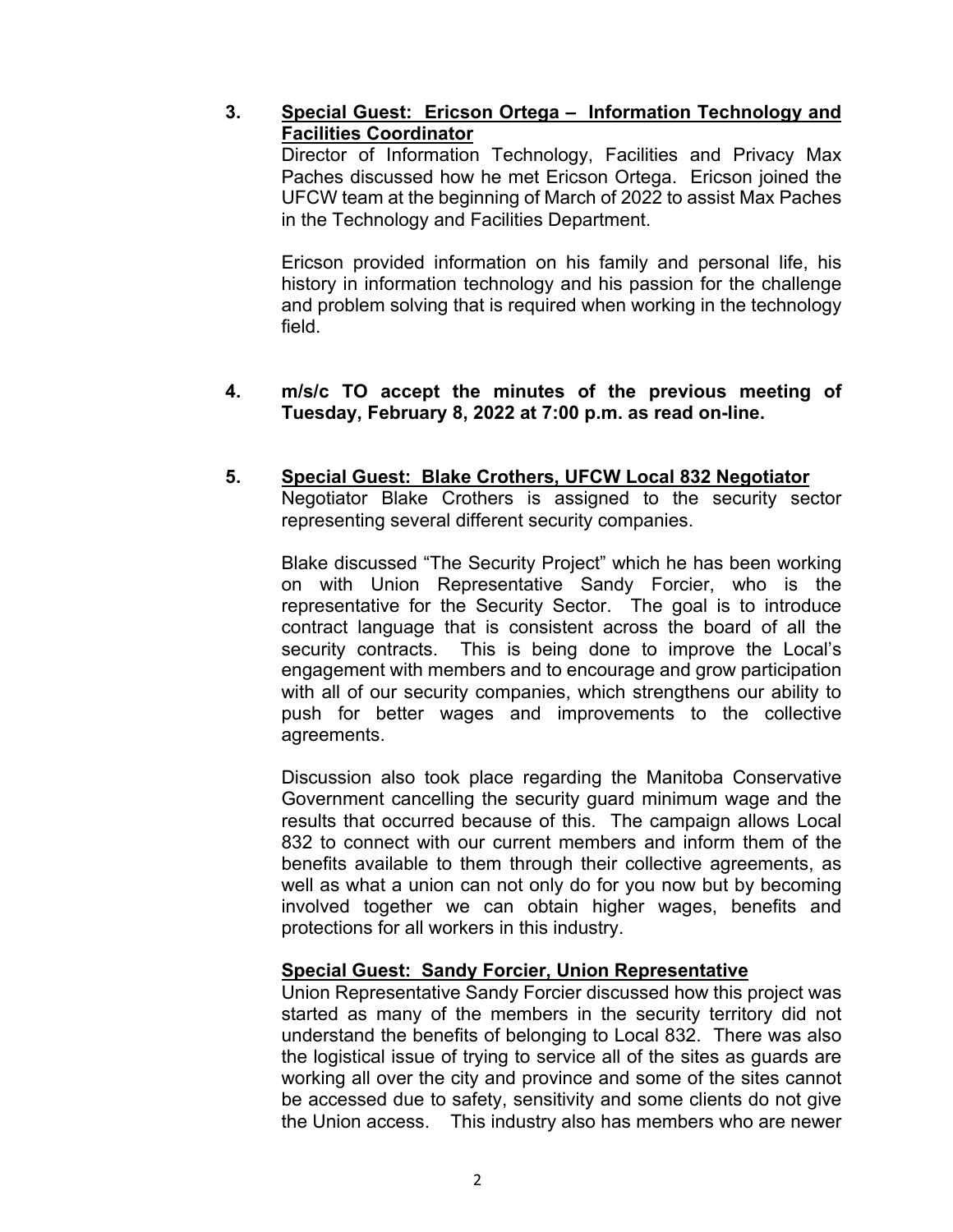immigrants, international students and those working for their permanent residency in Manitoba.

The Security Project focuses on listening to the member, doing some phone banks and town halls and eventually going the digital route. We developed an introduction to UFCW 832 course to ensure we could provide information for everyone to understand the importance of becoming involved.

Sandy Forcier reviewed the courses that will continue to be offered to members of the security sector and working with the Manitoba Department of Justice to review the mandatory 40-hour training for security guards to make improvements as well as safety measures during this pandemic. The Local will continue to champion the reimplementation of the security guard minimum wage as well as proper PPE for guards to perform their daily duties.

## **6. Secretary Treasurers Report:**

**m/s/c TO accept the Financial Report for the 3-month period ending March 31, 2022.** 

## **7. Presidents Report**:

**m/s/c TO accept the President's report as posted.**

## **8. Updates:**

President Traeger stated that as of September this year Manitoba will now have the lowest Minimum Wage in Canada. The Provincial Government is sending a message that low wage working Manitobans are not worth a "Living Wage" even though many of them were called heroes for their work on the front lines during the pandemic.

President Jeff Traeger and Secretary Treasurer Marie Buchan are touring a group of units each month in 2022.

Adult High School Graduation will take place this year with graduates from the 2020, 2021 and 2022 classes. The ceremony will be held at the Fairmont on June  $28<sup>th</sup>$  at 6:00 p.m.

At the March Executive Board meeting our Board approved a donation to the people of Ukraine. Our staff and Board members also took up a collection to send along with our donation. Our hearts go out to the people of Ukraine and we will continue to denounce the Russian aggression and support the people of Ukraine for as long as this illegal war lasts.